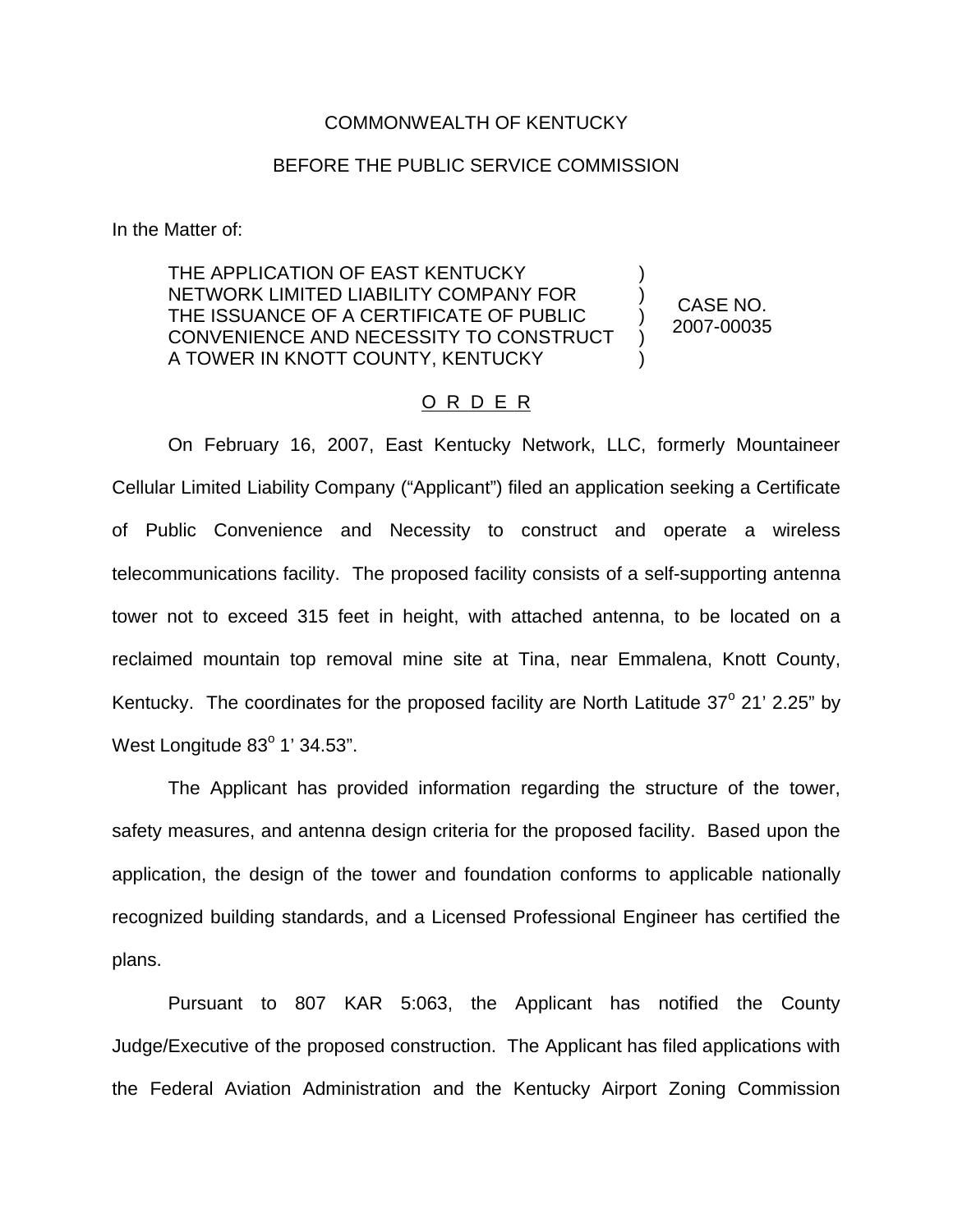seeking approval for the construction and operation of the proposed facility. Both applications have been approved.

The Applicant has filed evidence of the appropriate notices provided pursuant to 807 KAR 5:063. The notices solicited any comments and informed the recipients of their right to request intervention. To date, no public comments have been filed with the Commission.

The Commission, having considered the evidence of record and being otherwise sufficiently advised, finds that the Applicant has demonstrated that a facility is necessary to provide adequate utility service and that, therefore, a Certificate of Public Convenience and Necessity to construct the proposed facility should be granted.

Pursuant to KRS 278.280, the Commission is required to determine proper practices to be observed when it finds, upon complaint or on its own motion, that the facilities of any utility subject to its jurisdiction are unreasonable, unsafe, improper, or insufficient. To assist the Commission in its efforts to comply with this mandate, the Applicant should notify the Commission if it does not use this antenna tower to provide service in the manner set out in its application and this Order. Upon receipt of such notice, the Commission may, on its own motion, institute proceedings to consider the proper practices, including removal of the unused antenna tower, which should be observed by the Applicant.

IT IS THEREFORE ORDERED that:

1. The Applicant is granted a Certificate of Public Convenience and Necessity to construct a wireless telecommunications facility. The proposed facility consists of a self-supporting antenna tower not to exceed 315 feet in height, with